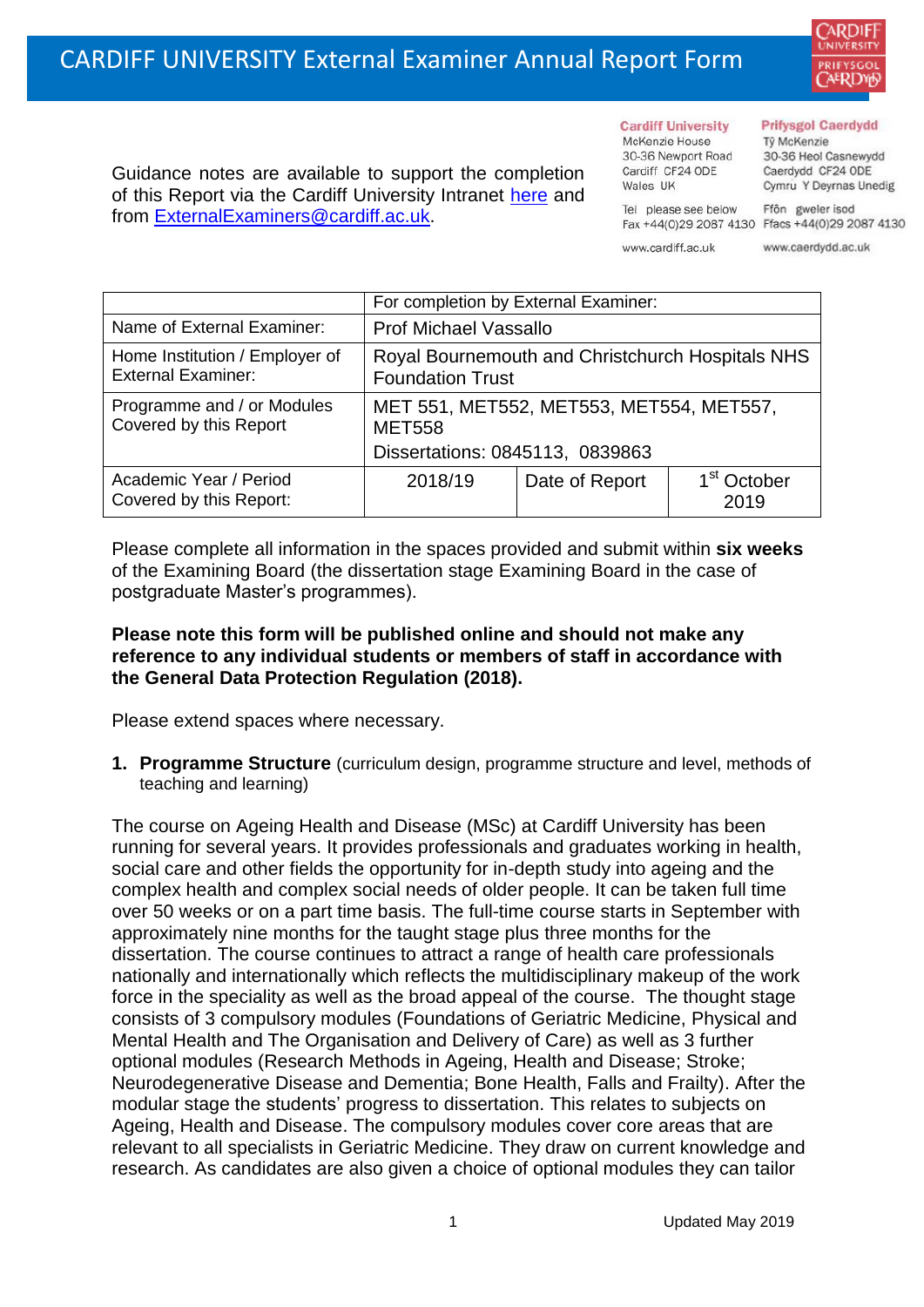the areas of study to their needs making the course relevant to the individual and increasing its practical value. The modular nature of the course encourages application of knowledge and personal reflection to enhance learning. The teaching methods in my view help develop the candidate's skills in problem-solving and critical analysis. The modules include all the major areas of knowledge one would expect from an MSc qualification in Ageing Health and Disease and gives the students the abilities and skills needed to develop understanding and competence in the subject.

The course uses various teaching methods ranging from direct teaching blocks with face-to-face activity taking place on site followed by a period of directed and selfdirected study finishing with a consolidation block. The board is very proactive in reviewing these methods and at the last board blended teaching was discussed with a view of developing more convenient ways of delivering teaching with the aim of making the course friendlier to the needs of students subscribing to it.

The organisation of the course is excellent and there is good rapport between the administrators of the course and those teaching on it. The administration is very professional and efficient. The course website is excellently designed, modern and covers all the information students would want to know. The link to ask for further information is clearly visible for those requiring it. All members of the board have a good understanding of the aims and content of the course and can discuss the strengths and weaknesses of students individually showing a very commendable attention to detail. Trainees in difficulty are supported well and compassionately. I have not been made aware of any pending issues raised by students that are unresolved. When these arose they were handled very effectively by the whole team. This close working between administration and teachers enables the delivery a bespoke teaching programme that meets the individual requirements of both full time and part-time students. .

- .
- **2. Academic Standards** (comparability with other UK HEIs, achievement of students, any PSRB requirements)

Submitted written work for the 2018/19 academic year was examined by 2 examiners. There are written benchmark statements appropriate for Diploma and Masters Qualifications. Assessments are marked against these statements. These statements are in line with University guidelines and meet national Professional Accreditation, Professional Statutory and Regulatory Bodies benchmarks. Assessments are marked against latest evidence base for the management of various conditions that is relevant to the health of the wider population. The assessments are fit for purpose for developing knowledge to deliver safe and effective care. All candidates discussed at the exam board were successful in passing. The board has a rigorous process for the award of distinctions .As expected the quality of work was variable with some doing enough to pass and better candidates performing well. As external examiner, I had several opportunities to examine a variety of work of all candidates including 2 dissertations and modular work as highlighted above. The marking of the internal examiners was fair and followed the set benchmark statements. There was also good agreement between examiners. I was in agreement with the marks given and felt that candidates are being assessed at the correct standard.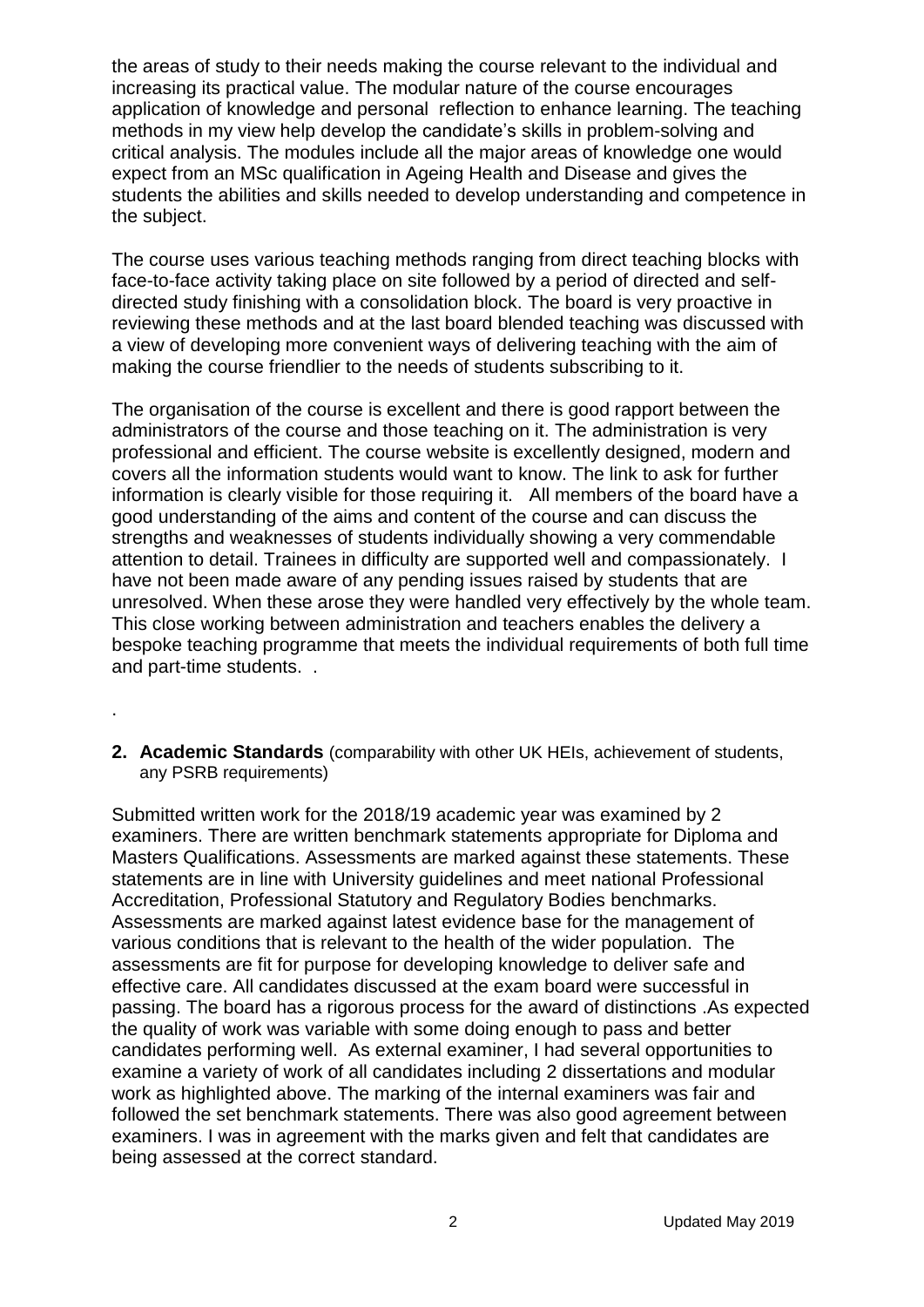**3. The Assessment Process** (enabling achievement of aims and learning outcomes; stretch of assessment; comparability of standards between modules of the same level)

There is regular course work spread out over the course. Work submitted was in the form of essays or dissertations. These cover the course curriculum well. Topics of the dissertations were very relevant to the field of Geriatrics and Gerontology and they were fairly marked. There was an interim Exam Board in November 2018. I joined this via teleconference. As external examiner I was able to read the 2 dissertations before the meeting, and I am satisfied with the marking that was appropriate and fair to standard of the dissertations. As mentioned before there is a very cohesive team including tutors and administrators running the course and this facilitates frank and open discussion about any issues or difficult cases. Candidates who do not reach pass standard in individual assignments are offered the opportunity to re-submit within an appropriate timescale that is agreed with the student. Both the administrators and tutors are sensitive to the needs of candidates and cater for individual circumstances. From the exam board it was clear that Tutors offer appropriate support to students in the submission of such work.

4. **Examination of Master's Dissertations (if applicable)** (sample of dissertations received, appropriateness of marking schemes, standard of internal marking, classification of awards)

[*Where possible please complete this section following the dissertation examining board determining the final award*.]

I received 2 dissertations for review. The topics chosen were very interesting and relevant to the course. The dissertations were well written although in some the standard of English could be improved. This is however understandable as English was not the first language of the authors. Importantly however the authors in all dissertations were able to convey information, ideas and concepts with sufficient clarity for marking. The marking is rigorous and structured. They were marked by 2 examiners independently of each other. There was good agreement between the examiners. As External examiner I agreed with the marks given. Discussion took place at exam board about classification of awards which was fair and compliant with equality and diversity guidelines.

#### **5. Year-on-Year Comments**

[Previous External Examiner Reports are available from the Cardiff University Website [here.](https://www.cardiff.ac.uk/public-information/quality-and-standards/external-examiner-reports)]

This was the second academic year that I oversaw. In my opinion the outputs of the course reflect the expectations laid in the prospectus and website. The assessment methods are appropriate and discussions at the exam board suggest very good academic and pastoral support for the students.

**6. Preparation for the role of External Examiner (for new External Examiners only)** (appropriateness of briefing provided by the programme team and supporting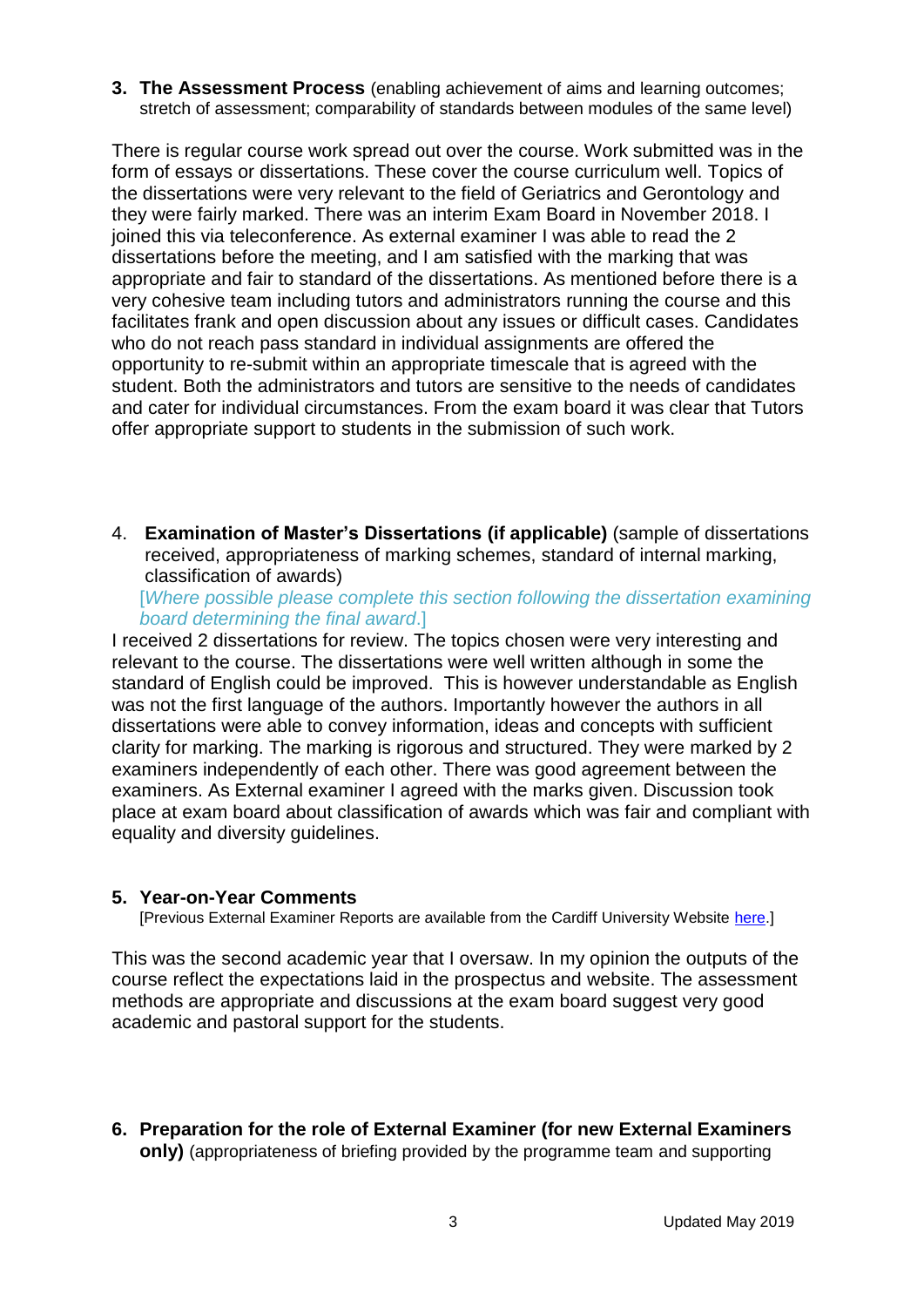information, visits to School, ability to meet with students, arrangements for accessing work to review)

I was appointed in August 2017. I had a very good induction and support from admin staff who were excellent and flexible in completing the formal appointments process. I have been provided login details to access Cardiff University website that contains very useful resources. I have been sent work for review via email. The admin team remain particularly supportive and helpful in answering ongoing queries and providing information.

**7. Noteworthy Practice and Enhancement** (good and innovative practice in learning, teaching and assessment; opportunities for enhancement of learning opportunities)

The structure of the course remains strong and the mix of mandatory and optional modules strike a good balance of delivering the core knowledge required as well as providing the opportunity for individual preference for study. In my opinion this keeps the Cardiff course attractive in relation to various other MSc courses in ageing. The team are proactive in advertising the course at various regional and national meetings. Tutors on the course also know the students well and apart from teaching and supervision also are available for pastoral support. The feedback after assignments is excellent in supporting development of students. Finally there remain excellent working relationships between the course organisers, tutors and administrators that facilitate the running of the course to a high standard. I attended the business meeting after the exam board and succession planning is ongoing with some members unable to continue supporting the course but plans in place for appropriate replacements.

**8. Appointment Overview (for retiring External Examiners only)** (significant changes in standards, programme/discipline developments, implementation of recommendations, further areas of work) Not applicable this year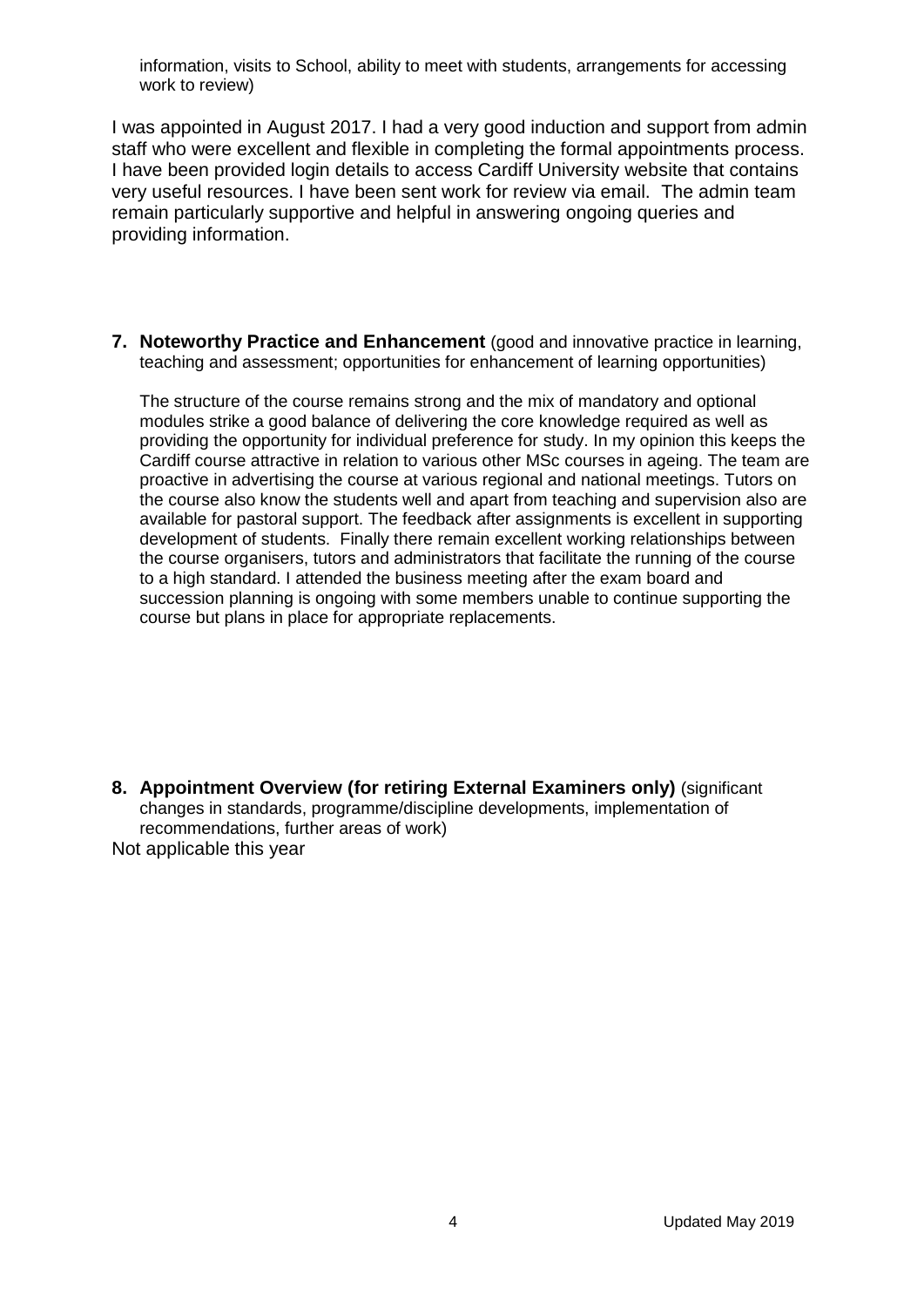# **9. Annual Report Checklist**

Please include appropriate comments within Sections 1-7 above for any answer of 'No'.

|                                     |                                                                                                                                                             | <b>Yes</b><br>(Y) | <b>No</b><br>(N) | N/A<br>(N/A) |
|-------------------------------------|-------------------------------------------------------------------------------------------------------------------------------------------------------------|-------------------|------------------|--------------|
| <b>Programme/Course information</b> |                                                                                                                                                             |                   |                  |              |
| 9.1                                 | Did you receive sufficient information about the Programme and<br>its contents, learning outcomes and assessments?                                          | Y                 |                  |              |
| 9.2                                 | Were you asked to comment on any changes to the assessment<br>of the Programme?                                                                             |                   |                  |              |
|                                     | <b>Commenting on draft examination question papers</b>                                                                                                      |                   |                  |              |
| 9.3                                 | Were you asked to approve all examination papers contributing<br>to the final award?                                                                        |                   |                  | N/A          |
| 9.4                                 | Were the nature, spread and level of the questions appropriate?                                                                                             |                   |                  | N/A          |
| 9.5                                 | Were suitable arrangements made to consider your comments?                                                                                                  |                   |                  | N/A          |
| <b>Examination scripts</b>          |                                                                                                                                                             |                   |                  |              |
| 9.6                                 | Did you receive a sufficient number of scripts to be able to assess<br>whether the internal marking and classifications were appropriate<br>and consistent? | Y                 |                  |              |
| 9.7                                 | Was the general standard and consistency of marking<br>appropriate?                                                                                         | Y                 |                  |              |
| 9.8                                 | Were the scripts marked in such a way as to enable you to see<br>the reasons for the award of given marks?                                                  | Y                 |                  |              |
| 9.9                                 | Were you satisfied with the standard and consistency of marking<br>applied by the internal examiners?                                                       | Y                 |                  |              |
| 9.10                                | In your judgement, did you have the opportunity to examine a<br>sufficient cross-section of candidates' work contributing to the<br>final assessment?       | Y                 |                  |              |
|                                     | <b>Coursework and practical assessments</b>                                                                                                                 |                   |                  |              |
| 9.11                                | Was the choice of subjects for coursework and / or practical<br>assessments appropriate?                                                                    | Y                 |                  |              |
| 9.12                                | Were you afforded access to an appropriate sample of<br>coursework and / or practical assessments?                                                          | Y                 |                  |              |
| 9.13                                | Was the method and general standard of assessment<br>appropriate?                                                                                           | Y                 |                  |              |
| 9.14                                | Is sufficient feedback provided to students on their assessed<br>work?                                                                                      | Y                 |                  |              |
|                                     | <b>Clinical examinations (if applicable)</b>                                                                                                                |                   |                  |              |
| 9.15                                | Were satisfactory arrangements made for the conduct of clinical<br>assessments?                                                                             |                   |                  | N/A          |
| <b>Sampling of work</b>             |                                                                                                                                                             |                   |                  |              |
| 9.16                                | Were you afforded sufficient time to consider samples of<br>assessed work?                                                                                  | Y                 |                  |              |
|                                     | <b>Examining board meeting</b>                                                                                                                              |                   |                  |              |
| 9.17                                | Were you able to attend the Examining Board meeting?                                                                                                        | Y                 |                  |              |
| 9.18                                | Was the Examining Board conducted properly, in accordance with                                                                                              | Υ                 |                  |              |